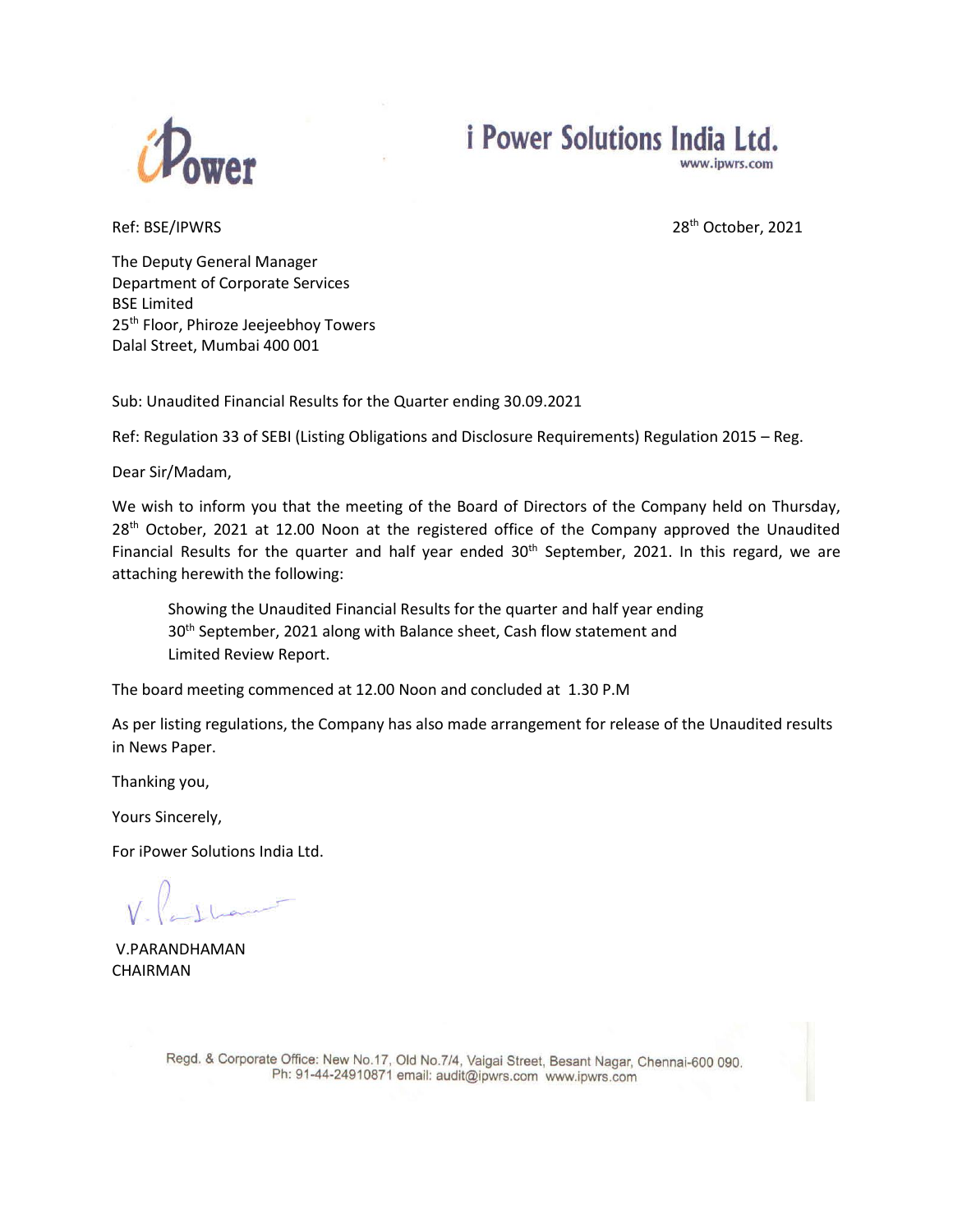

### **IPOWER SOLUTIONS INDIA LIMITED CIN L72200TN2001PLC047456**

**STATEMENT OF STANDALONE UNAUDITED FINANCIAL RESULTS FOR THE QUARTER ENDED SEPTEMBER 30, 2021**

| SI. No.                 | <b>Particulars</b>                                                                                                                 | For the Quarter Ended |                   |                   | <b>Six Months Ended</b> |                   | For the year Ended |
|-------------------------|------------------------------------------------------------------------------------------------------------------------------------|-----------------------|-------------------|-------------------|-------------------------|-------------------|--------------------|
|                         |                                                                                                                                    | 30.09.2021            | 30.06.2021        | 30.09.2020        | 30.09.2021              | 30.09.2020        | 31.03.2021         |
|                         | Whether results are audited or<br>unaudited                                                                                        | <b>Unaudited</b>      | <b>Unaudited</b>  | <b>Unaudited</b>  | <b>Unaudited</b>        | <b>Unaudited</b>  | Audited            |
|                         | Nature of Report Standalone or<br>consolidated                                                                                     | <b>Standalone</b>     | <b>Standalone</b> | <b>Standalone</b> | <b>Standalone</b>       | <b>Standalone</b> | <b>Standalone</b>  |
| $\mathbf{1}$            | Revenues                                                                                                                           |                       |                   |                   |                         |                   |                    |
|                         | (a) Income from operations                                                                                                         | 6.08                  | 7.20              | 4.35              | 13.28                   | 10.34             | 20.80              |
|                         | (b) Other Income                                                                                                                   | 0.00                  | 0.00              | 0.00              | 0.00                    | 0.00              | 0.00               |
|                         | <b>Total Revenue</b>                                                                                                               | 6.08                  | 7.20              | 4.35              | 13.28                   | 10.34             | 20.80              |
| $\overline{\mathbf{z}}$ | <b>Expenses</b>                                                                                                                    |                       |                   |                   |                         |                   |                    |
|                         | a) Employee benefits expense                                                                                                       | 2.50                  | 2.07              | 1.71              | 4.57                    | 3.48              | 7.89               |
|                         | b) Depreciation and amortisation<br>expense                                                                                        | 0.29                  | 0.29              | 0.34              | 0.59                    | 0.68              | 1.36               |
|                         | c) Other expenses (Any item<br>exceeding 10% of the total expenses<br>relating to continuing operations to<br>be shown separately) | 0.00                  | 0.00              | 0.00              | 0.00                    | 0.00              | 0.00               |
|                         | d) Any Item exceeding 10% of the<br>total expenditure - Listing Fees                                                               | 0.00                  | 3.00              | 0.00              | 3.00                    | 3.00              | 3.00               |
|                         | e) Other expenses                                                                                                                  | 3.02                  | 1.42              | 2.37              | 4.43                    | 3.20              | 7.45               |
|                         | <b>Total expenses</b>                                                                                                              | 5.81                  | 6.78              | 4.42              | 12.59                   | 10.36             | 19.70              |
| 3                       | Profit / (Loss) before exceptional<br>Items $(1-2)$                                                                                | 0.27                  | 0.42              | -0.07             | 0.69                    | -0.02             | 1.11               |
| 4                       | <b>Exceptional Items</b>                                                                                                           | 0.00                  | 0.00              | 0.00              | 0.00                    | 0.00              | 0.00               |
| 5                       | Profit / (Loss) before tax (4-5)                                                                                                   | 0.27                  | 0.42              | $-0.07$           | 0.69                    | -0.02             | 1.11               |
| 6                       | <b>Tax Expenses</b>                                                                                                                |                       |                   |                   |                         |                   |                    |
|                         | a) Current Tax                                                                                                                     | 0.00                  | 0.00              | 0.00              | 0.00                    | 0.00              | 0.29               |
|                         | b) Deffered Tax                                                                                                                    | $-0.01$               | -0.01             | 0.01              | -0.02                   | 0.02              | $-0.04$            |
|                         | <b>Total tax Expeness</b>                                                                                                          | $-0.01$               | -0.01             | 0.01              | -0.02                   | 0.02              | 0.25               |
| $\overline{ }$          | Profit / (Loss) for the period (5-6)                                                                                               | 0.28                  | 0.43              | $-0.08$           | 0.71                    | $-0.04$           | 0.86               |
| 8                       | <b>Other Comprehensive Income</b>                                                                                                  | 0.00                  | 0.00              | 0.00              | 0.00                    | 0.00              | 0.00               |
| 9                       | Total Comprehensive Income (7+8)                                                                                                   | 0.28                  | 0.43              | $-0.08$           | 0.71                    | $-0.04$           | 0.86               |
| 10                      | Paid-up equity share capital                                                                                                       | 444.90                | 444.90            | 444.90            | 444.90                  | 444.90            | 444.90             |
|                         | (Face value of the share shall be<br>indicated)                                                                                    | Rs.10.00              | Rs.10.00          | Rs.10.00          | Rs.10.00                | Rs.10.00          | Rs.10.00           |
| 11                      | <b>Earnings Per Share (before</b><br>$\sqrt{-}$<br>extraordinary items) (of Rs.<br>each) (not annualised):                         | 0.00                  | 0.00              | 0.00              | 0.00                    | 0.00              | 0.00               |
|                         | a) Basic                                                                                                                           |                       |                   |                   |                         |                   |                    |
|                         | b) Diluted                                                                                                                         |                       |                   |                   |                         |                   |                    |
| 12                      | <b>Earnings Per Share (after</b><br>extraordinary items) (of Rs.<br>$\sqrt{-}$<br>each) (not annualised):                          | 0.00                  | 0.00              | 0.00              | 0.00                    | 0.00              | 0.00               |
|                         | a)<br>Basic                                                                                                                        |                       |                   |                   |                         |                   |                    |
|                         | b)<br><b>Diluted</b>                                                                                                               |                       |                   |                   |                         |                   |                    |

**Date: 28/10/2021 By Order of the Board**

 $V \cdot \rho_{\text{a} \dots \text{d} \text{b} \text{a} \text{b} \dots \text{b}}$ **V.Parandhaman Director DIN: 00323551**

**Notes:**

**a) The above unaudited results for the quarter and half year ended 30.09.2021 have been taken on record at the Board Meeting held on Thursday, 28th October, 2021 at its Registered Office**

 **b) Previous year figures regrouped wherever necessary** 

**c) Investor Grievance: - NIL-**

**d) The statutory Auditors of the company have carried out Limited Review of the above Unaudited Financial Results in terms of Reg 33 of theSEBI (Lisling Obligations and Disclosure Requirement) Regulalions, 2015**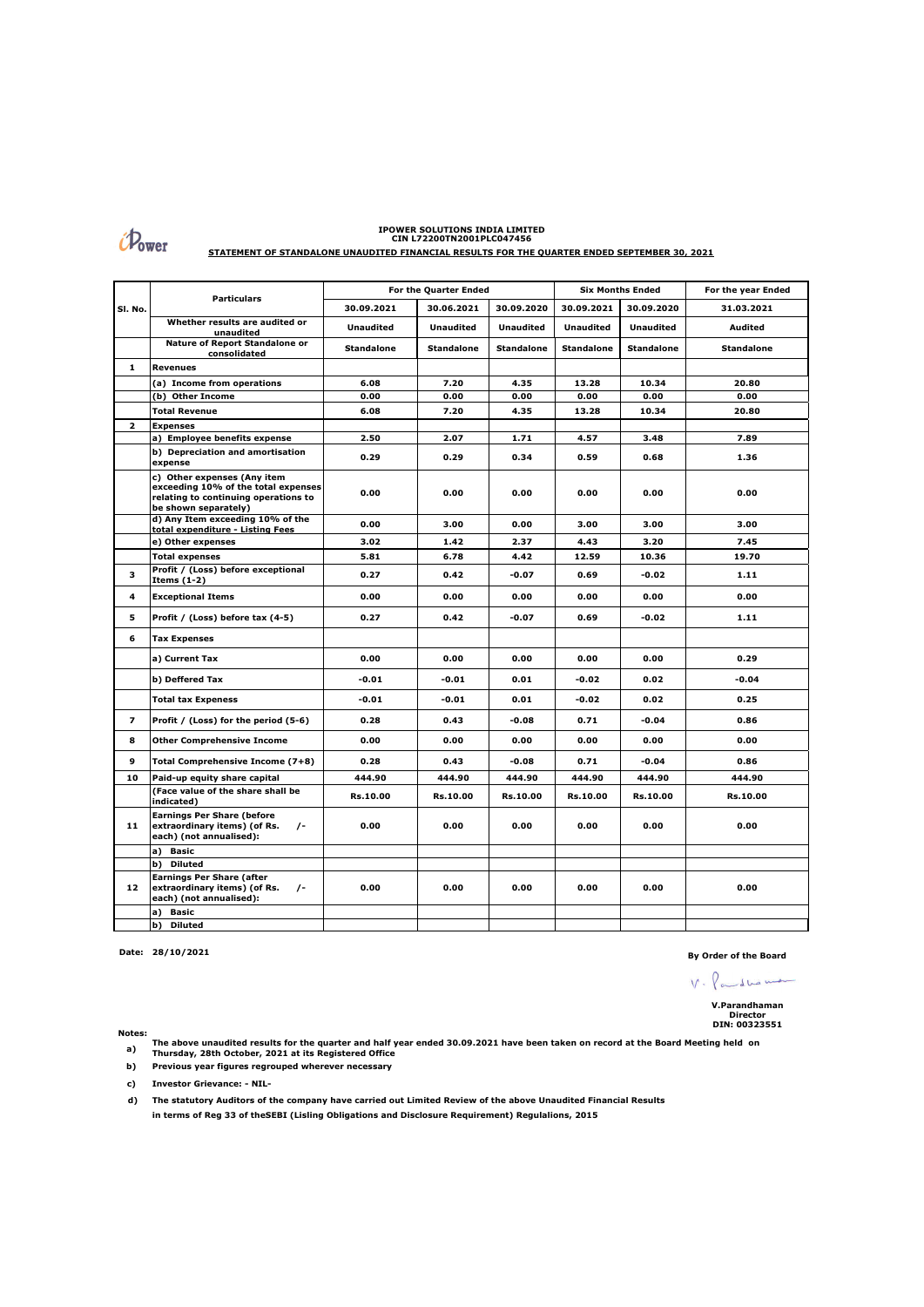**Ower** 

## **M/S. I POWER SOLUTIONS INDIA LIMITED NEW NO 17, VAIGAI STREET, BESANT NAGAR CHENNAI, TAMILNADU - 600090.**

# **BALANCE SHEET AS AT 30th SEPTEMBER 2021**

|                   |                                                                   |                         | Amount in Rs.<br>As at     |                                                             |  |
|-------------------|-------------------------------------------------------------------|-------------------------|----------------------------|-------------------------------------------------------------|--|
| SI.No.            | <b>PARTICULARS</b>                                                | 30th September,<br>2021 | 31st March, 2021           |                                                             |  |
| I.                | <b>ASSETS:</b>                                                    |                         |                            |                                                             |  |
|                   | <b>Non-current assets</b>                                         |                         |                            |                                                             |  |
|                   | Property, Plant and Equipments                                    |                         | 8,58,927                   | 9,11,738                                                    |  |
|                   | Capital work-in-progress<br>Investment properties                 |                         | 7,03,74,045                | 7,03,79,303                                                 |  |
|                   | Goodwill                                                          |                         | $\blacksquare$             |                                                             |  |
|                   | <b>Other intangible Assets</b>                                    |                         |                            |                                                             |  |
|                   | Investment accounted for using equity method                      |                         |                            |                                                             |  |
|                   | <b>Financial Assets</b><br>i) Investments                         |                         |                            |                                                             |  |
|                   | ii) Loans                                                         |                         | 2,08,977                   | 40,100                                                      |  |
|                   | iii) Other financial assets                                       |                         |                            |                                                             |  |
|                   | Deffered tax assets                                               |                         |                            |                                                             |  |
|                   | Other Non-current assets<br><b>TOTAL NON-CURRENT ASSETS</b>       | (I)                     | 7,14,41,949                | 7,13,31,141                                                 |  |
|                   |                                                                   |                         |                            |                                                             |  |
|                   | <b>CURRENT ASSETS</b><br>Inventories                              |                         |                            |                                                             |  |
|                   | <b>Financial Assets</b>                                           |                         |                            |                                                             |  |
|                   | i) Investments                                                    |                         |                            |                                                             |  |
|                   | ii) Trade Receivables                                             |                         | 2,77,862                   | 3,99,709                                                    |  |
|                   | iii) Cash And cash equivalents                                    |                         | 1,06,943<br>$\blacksquare$ | 1,66,043                                                    |  |
|                   | iv) Bank balance other than (iii)<br>v) Loans                     |                         | $\overline{a}$             |                                                             |  |
|                   | vi) Other financial assets                                        |                         |                            |                                                             |  |
|                   | Other current assets                                              |                         | 2,35,565                   | 1,80,632                                                    |  |
|                   | Assets classified as held for sale<br><b>TOTAL CURRENT ASSETS</b> | (II)                    | 6,20,370                   | 7,46,384                                                    |  |
|                   |                                                                   |                         |                            |                                                             |  |
|                   | <b>TOTAL ASSETS</b>                                               | $(I+II)$                | 7,20,62,319                | 7,20,77,525                                                 |  |
| п<br>$\mathbf{1}$ | <b>EQUITY AND LIABILITIES</b><br><b>Equity</b>                    |                         |                            |                                                             |  |
|                   | <b>Equity Share Capital</b>                                       |                         | 4,44,90,000                | 4,44,90,000                                                 |  |
|                   | Other equity                                                      |                         |                            |                                                             |  |
|                   | Equity components of compound financial investments               |                         |                            |                                                             |  |
|                   | Reserves and surplus<br>Other reserves                            |                         | 3,80,866                   | 3,09,397                                                    |  |
|                   | <b>Equity attributable to owners</b>                              |                         | 4,48,70,866                | 4,47,99,397                                                 |  |
|                   | Non controlling interest                                          |                         |                            |                                                             |  |
|                   | <b>Total Equity</b>                                               |                         | 4,48,70,866                | 4,47,99,397                                                 |  |
|                   |                                                                   |                         |                            |                                                             |  |
| $\overline{2}$    | <b>LIABILITIES</b>                                                |                         |                            |                                                             |  |
| 3                 | <b>Non- current liabilities</b>                                   |                         |                            |                                                             |  |
|                   | <b>Financial liabilities</b>                                      |                         |                            |                                                             |  |
|                   | (i) Borrowings<br>(ii) Other financial liabilities                |                         | 2,70,19,494                | 2,71,19,494                                                 |  |
|                   | Provisions                                                        |                         |                            | 28,753                                                      |  |
|                   | Employee benefit oblications                                      |                         |                            |                                                             |  |
|                   | Deffered tax liabilities                                          |                         | 57,651                     | 59,431                                                      |  |
|                   | <b>Government Grands</b><br>Other Non current liabilities         |                         |                            |                                                             |  |
|                   | TOTAL NON CURRENT LIABILITIES                                     |                         | 2,70,77,145                | 2,72,07,678                                                 |  |
|                   |                                                                   |                         |                            |                                                             |  |
| 4                 | <b>Current Liabilities</b>                                        |                         |                            |                                                             |  |
|                   | <b>Financial liabilities</b><br>(i) Borrowings                    |                         |                            |                                                             |  |
|                   | (ii) Trade payables                                               |                         |                            |                                                             |  |
|                   | (a) Other financial liabilities                                   |                         |                            |                                                             |  |
|                   | Employee benefit oblications                                      |                         |                            |                                                             |  |
|                   | Current tax liabilities<br>Government Grands                      |                         | 28,753                     |                                                             |  |
|                   | Other current liabilities                                         |                         | 85,554                     | 70,450                                                      |  |
|                   | TOTAL NON CURRENT LIABILITIES                                     |                         | 1,14,307                   | 70,450                                                      |  |
|                   | TOTAL EQUITY AND LIABILITIES                                      |                         | 7,20,62,319                | 7,20,77,525                                                 |  |
|                   |                                                                   |                         |                            |                                                             |  |
|                   | Significant accounting policies Notes on Financial Statements     |                         |                            |                                                             |  |
|                   |                                                                   |                         | By Order of the Board      |                                                             |  |
|                   |                                                                   |                         |                            |                                                             |  |
|                   |                                                                   |                         |                            |                                                             |  |
|                   |                                                                   |                         |                            | V. Pamallaume<br>V.Parandhaman<br>Director<br>DIN: 00323551 |  |
|                   |                                                                   |                         |                            |                                                             |  |
|                   |                                                                   |                         |                            |                                                             |  |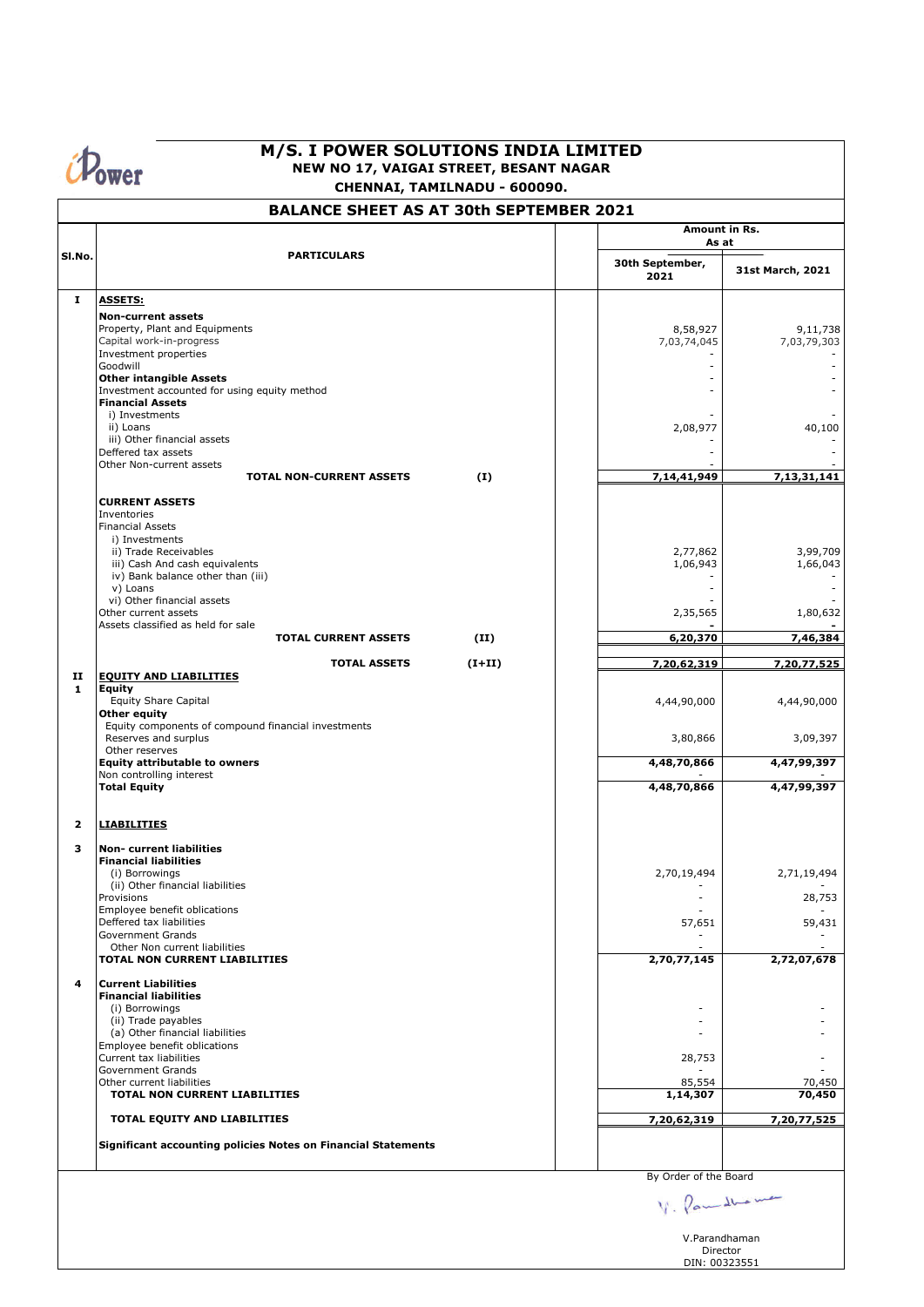

### **M/S. I POWER SOLUTIONS INDIA LIMITED NEW NO 17, VAIGAI STREET, BESANT NAGAR CHENNAI, TAMILNADU - 600090. CASH FLOW STATEMENT FOR THE HALF YEAR ENDED SEPTEMBER 2021**

| <b>PARTICULARS</b>                                                                                              |              | <b>SEPT 30, 2021</b> | <b>SEPT 30, 2020</b>      | <b>MARCH 31, 2021</b> |
|-----------------------------------------------------------------------------------------------------------------|--------------|----------------------|---------------------------|-----------------------|
|                                                                                                                 |              | <b>AMOUNT IN Rs</b>  | <b>AMOUNT IN Rs</b>       | <b>AMOUNT IN Rs</b>   |
| CASH FLOW FROM OPERATING ACTIVITIES                                                                             |              |                      |                           |                       |
| NET PROFIT BEFORE TAX AS PER STATEMENT OF PROFIT & LOSS                                                         |              | 28,112               | (4,218)                   | 1,10,588              |
| <b>ADJUSTED FOR</b><br>DEPRECIATION                                                                             |              | 29,255               | 67,996                    | 1,35,992              |
| <b>INTEREST EXPENSES</b><br>DEFFERED TAX ASSET                                                                  |              | 890                  | 2,005                     |                       |
| <b>OPERATING PROFIT BEFORE WORKING CAPITAL CHANGES (A)</b>                                                      |              | 56,477               | 65,783                    | 2,46,580              |
| <b>ADJUSTED FOR</b><br>(INCREASE) / DECREASE IN TRADE RECEIVABLES                                               |              | 2,12,967             | (3,43,046)                | (3,80,664)            |
| (INCREASE) / DECREASE IN SHORT TERM LOANS AND ADVANCES<br>(INCREASE) / DECREASE IN LONG TERM LOANS AND ADVANCES |              | (1, 27, 126)         | (1, 97, 388)              | 54,272                |
| (INCREASE) / DECREASE IN OTHER CURRENT ASSETS                                                                   |              | 1,285                | (83, 769)                 | (69, 678)             |
| (INCREASE) / DECREASE IN OTHER NON-CURRENT ASSETS<br>(INCREASE) / DECREASE IN OTHER CURRENT ASSETS              |              |                      |                           |                       |
| (INCREASE) / DECREASE IN OTHER FINANCIAL ASSETS, CURRENT                                                        |              |                      |                           |                       |
| INCREASE / (DECREASE) IN IN TRADE PAYABLES<br>INCREASE / (DECREASE) IN OTHER CURRENT LIABILITIES                |              | 24,837               | (3,000)                   | 27,450                |
| <b>CHANGES IN WORKING CAPITAL</b>                                                                               | (B)          | 1,11,963             | (6, 27, 203)              | (3,68,620)            |
|                                                                                                                 |              |                      |                           |                       |
| <b>TAXES PAID</b>                                                                                               | (C)          |                      |                           | (9,720)               |
| I. NET CASH INFLOW FROM OPERATING ACTIVITIES (A+B-C)                                                            |              | 1,68,440             | (5,61,420)                | (1,31,760)            |
| CASH FLOW FROM INVESTMENT ACTIVITIES                                                                            |              |                      |                           |                       |
| MOVEMENTS IN LOANS                                                                                              |              |                      |                           |                       |
| ENHANCEMENT OF CAPITAL WORKING PROGRESS                                                                         |              | 5,258                | 1,67,158                  |                       |
| II. NET INFLOW FROM INVESTING ACTIVITY                                                                          |              | 5,258                | 1,67,158                  | -                     |
| <b>CASH FLOW FROM FINANCING ACTIVITIES</b>                                                                      |              |                      |                           |                       |
| REPAYMENT OF LONG-TERM BORROWINGS                                                                               |              |                      |                           |                       |
| WORKING CAPITAL BORROWINGS                                                                                      |              | (3,00,000)           | 3,46,000                  | 1,54,876              |
| III. NET INFLOW FROM FINANCING ACTIVITY                                                                         |              | (3,00,000)           | 3,46,000                  | 1,54,876              |
|                                                                                                                 |              |                      |                           |                       |
| NET INCREASE IN CASH AND CASH EQUILANT                                                                          | $(I+II+III)$ | (1, 26, 301)         | (48, 262)                 | 23,116                |
| OPENING BALANCE OF CASH AND CASH EQUIVALENTS                                                                    |              | 2,33,244             | 1,42,928                  | 1,42,928              |
| <b>CLOSING BALANCE OF CASH AND CASH EQUIVALENTS</b>                                                             |              | 1,06,943             | 94,666                    | 1,66,044              |
|                                                                                                                 |              |                      |                           | By order of the Board |
|                                                                                                                 |              |                      |                           | lam dha me            |
|                                                                                                                 |              |                      |                           | V.Parandhaman         |
|                                                                                                                 |              |                      | Director<br>DIN: 00323551 |                       |